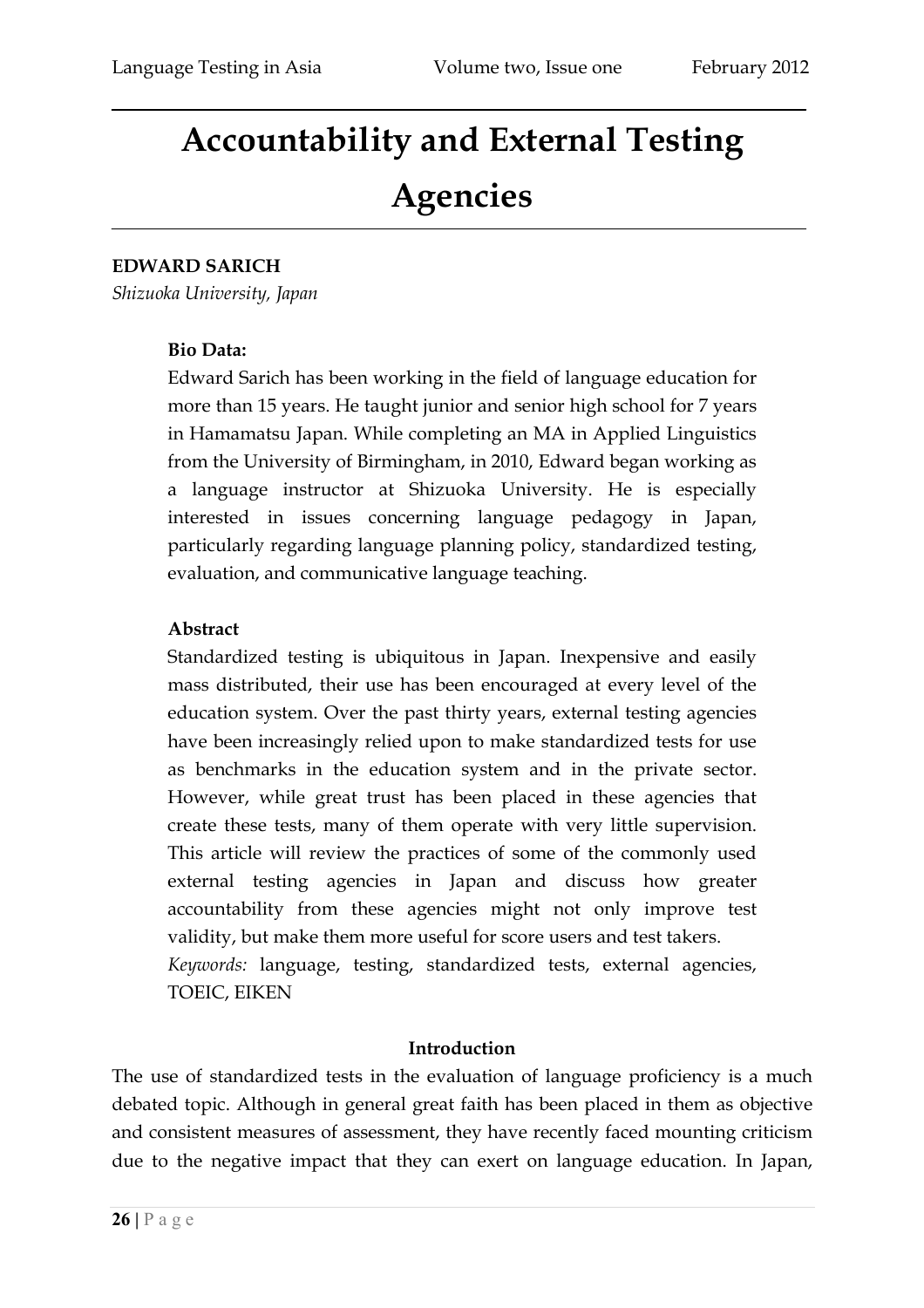however, standardized language testing has become increasingly commonplace. Policy planners have begun recommending their use as benchmarks in the secondary education system, and, in the private sector, standardized language test scores are more and more being linked with promotion and advancement. However, despite their popularity, little is actually known about how these tests are made. One of the hallmarks of standardized tests is that they are produced not by teachers but by external testing agencies. Although this practice brings with it many advantages, mostly by way of offering objectivity and reliability, it is not without its issues. This article will explore the use of standardized tests throughout Japan, examining why they are commonly relied upon, how they have .exerted an influence on English education in Japan, and some recommendations for how the use of standardized tests in Japan might be more effectively utilized.

## **What is a Standardized Test?**

Bachman (1990, p. 74) defines standardized tests as those that are made from fixed content, that are administered according to uniform procedures, and whose validity and reliability are thoroughly researched. However, there are other similarities as well. First, they are mostly norm-referenced, meaning that unlike classroom tests which measure student progress against a predetermined set of criteria, standardized tests only provide an assessment of the test takers' general proficiency as compared with others who take the same test (Hughes, 2003, p.19). Second, standardized tests are constructed and scored by external testing agencies. Third, the test questions are made up of discrete-point items, which assess isolated language components that are intended to be inferential of language ability. Fourth, the most commonly used format for these tests is multiple-choice. Like any measure of assessment, the qualities specific to standardized tests bring with them many advantages and disadvantages. However, it has been noted that the advantages that standardized tests offer are more likely more beneficial for test makers and score users than they are for test takers (McNamara & Roever, 2006, p.136).

## **Positive Aspects of Standardized Tests**

It is undeniable that standardized tests have been beneficial in many ways. They are inexpensive and easily mass produced, which allows them to serve as a unifying benchmark for students from a wide range of language instruction programs. They can serve as a short-term motivating goal for students, allowing them to compare their scores against age-based recommended benchmarks. They have also proven very convenient for score users, producing unambiguous and replicable results, the statistics of which not only say much about individual against the average but about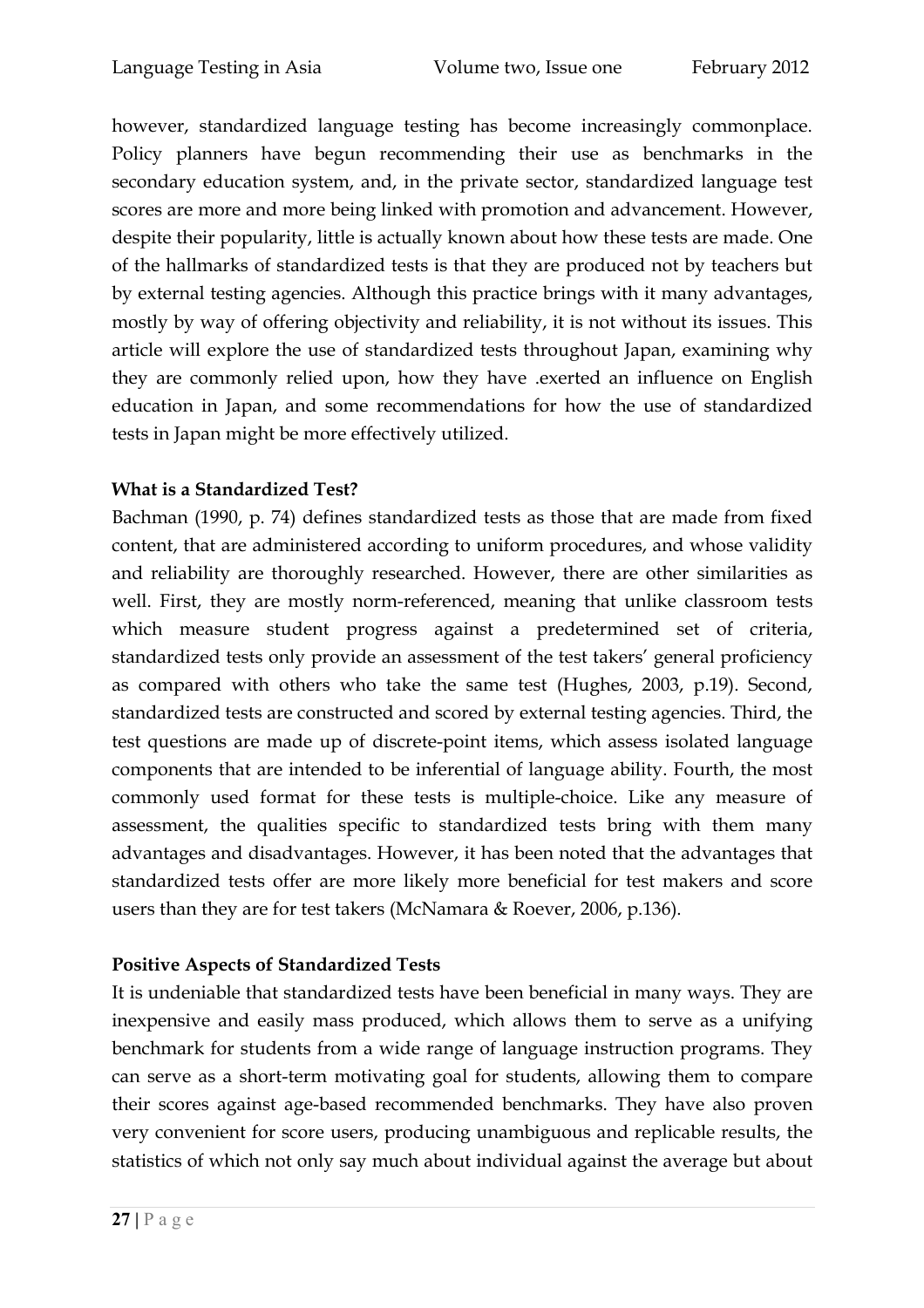how groups of test takers are faring against the norm (McNamara and Roever, 2006, p. 136). Policy planners can look at scores to confirm or deny the effectiveness of their policy initiatives. School administrations and boards of education have a means by which they might gauge the effectiveness of their language programs. And students have a way of comparing their ranking against the regional and national mean.

However, while these tests might offer an extremely convenient measure of language proficiency, they do not offer the most accurate measure, and not enough has been said about their limitations. In many ways, the aspects of test design that are attractive to the more powerful stakeholders can also negatively affect the test's validity, the quality that is most relevant to test takers (Hughes, 2003, p. 50).

## **Negative Aspects of Standardized Tests**

While the common format of standardized tests offers gains in reliability, test validity, or how accurately a test measures the constructs it is designed to measure, can be affected in several ways. First, although multiple-choice format allows perfect marker reliability, circling the correct answer from a list of choices is not a real task and therefore "there is considerable doubt" about its validity as a measure of language ability (Weir, 1990: 47).

Second standardized tests contain discrete-point questions, or indirect questions designed to be inferential of language ability without being authentic instances of language use. Generalizations made about language ability from discrete-point items, as seen in standardized testing, however, must be made with caution because they "give a limited picture of the knowledge and proficiency of the person tested" (Spolsky, 1985, p.182). Moreover, the convenience by which standardized tests reduce the complex and multi-faceted concept of language ability into a single score can encourage test scores to be used in ways for which they were not intended, for example, as direct evidence of writing or communicative ability, or as the justification for a school language curriculum. It is when these 'unintended' uses of test scores become commonplace that they become a threat to the test's validity.

Third, standardized language tests are norm-referenced. They do not comment on how well one knows any specific material, they can only tell us how test takers do in comparison with other test takers (Hughes, 2003, p.22). Bachman and Palmer discuss how construct validity must be established through a comparison with a "specific domain of generalization" (1996, p.21). However, as standardized tests are not based on any criteria, there can be no way for the test taker to anticipate the test content, particularly the target language usage. Thus, it is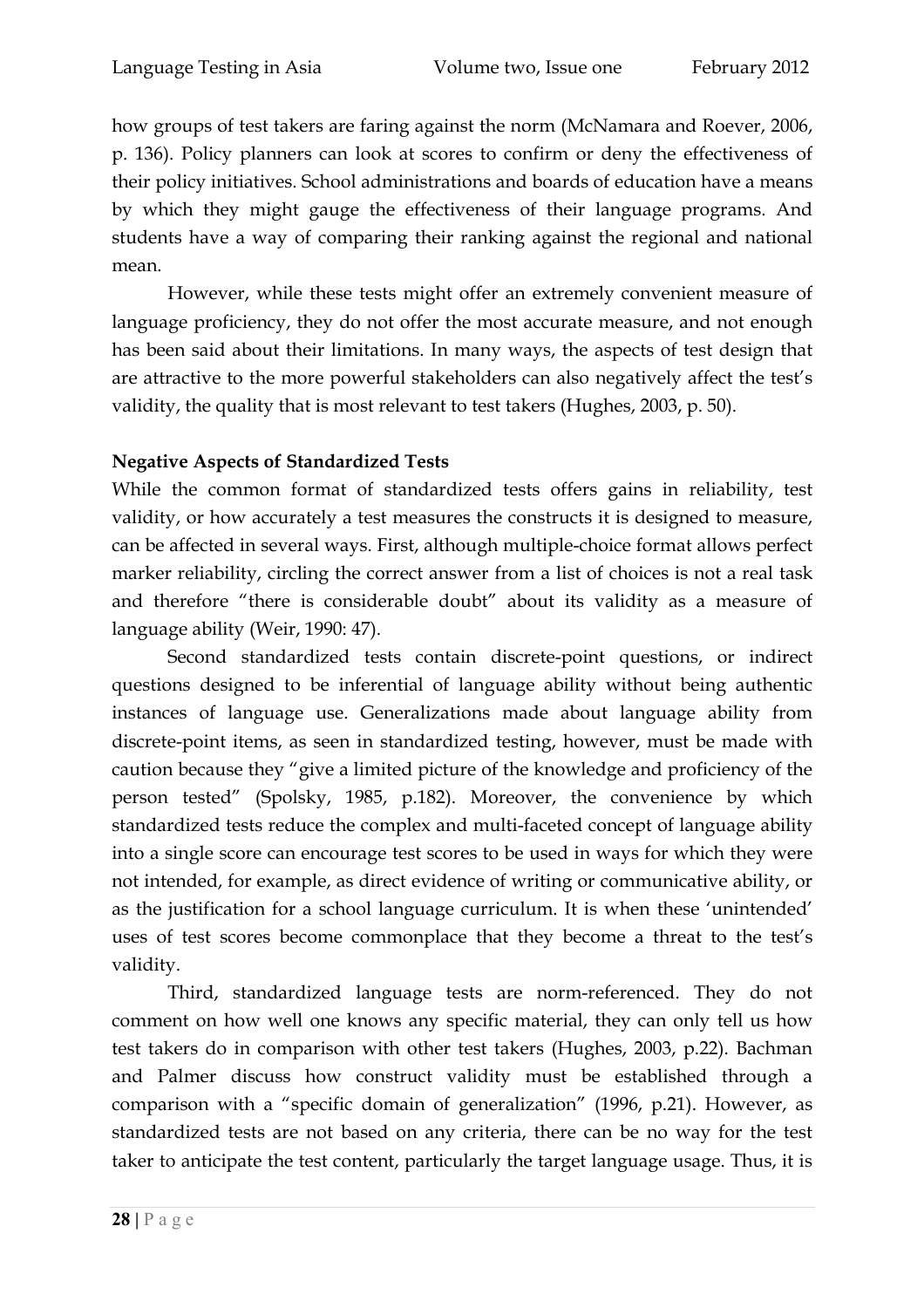difficult to discern what a high score on these tests is an indication of, other than of the test taker's performance on tests of a similar design. Test validity is easier to establish with criterion-based tests such as those based on a school curriculum, as the target language usage is usually smaller in scope (Hughes, 2003, p.55).

One final drawback of standardized testing is that it has been known to involve traits that are unrelated to language. The notion of "variable irrelevance" refers to how the possession of skills not associated with language ability can allow some test-takers to do better than others (Messick, 1989, p.7). Intelligence, memory, test-taking skills, confidence, familiarity with the test-design and cultural understanding are all qualities that can offer test takers an advantage (McNamara, 1990, p.19). Standardized test scores are unable to discern the degree to which these irrelevant skills are present in the test taker, limiting their ability to be inferential of language proficiency. Moreover, there is an issue of fairness to consider. A common concern among language teachers is for those students who can perform equally with other students in class activities, but for whatever reason, are not good at taking standardized tests. Over the course of their education from junior high school through to university, these students are severely disadvantaged in the standardized test-heavy language programs that they are required to take. Fairness in testing is thought to be an important contributor to test validity (McNamara and Roever, 2006, p.17-18).

## **Consequences beyond the Measure of Language Testing**

Modern theories of validity require testers to look beyond the relationship between test items and language ability to examine the consequences that tests have on society, education and the test takers (Messick, 1989, p. 6). In general, consequences have been divided into two groups. Consequences pertaining to how tests exert an influence on studying and teaching in the classroom have been referred to as "washback", while consequences related to the effect that testing has on individuals and on society as a whole have been referred to as "impact" (McNamara and Roever, 2006, p. 235).

# **Washback**

Washback refers to how tests influence a teaching context. If classroom study focuses on expected test content, there is the concern that less attention will be paid to areas that the tests do not cover. It is believed that high stakes measures of assessment are particularly affected by washback because teachers feel pressured by school administrations to teach test content, and students have to focus on what is covered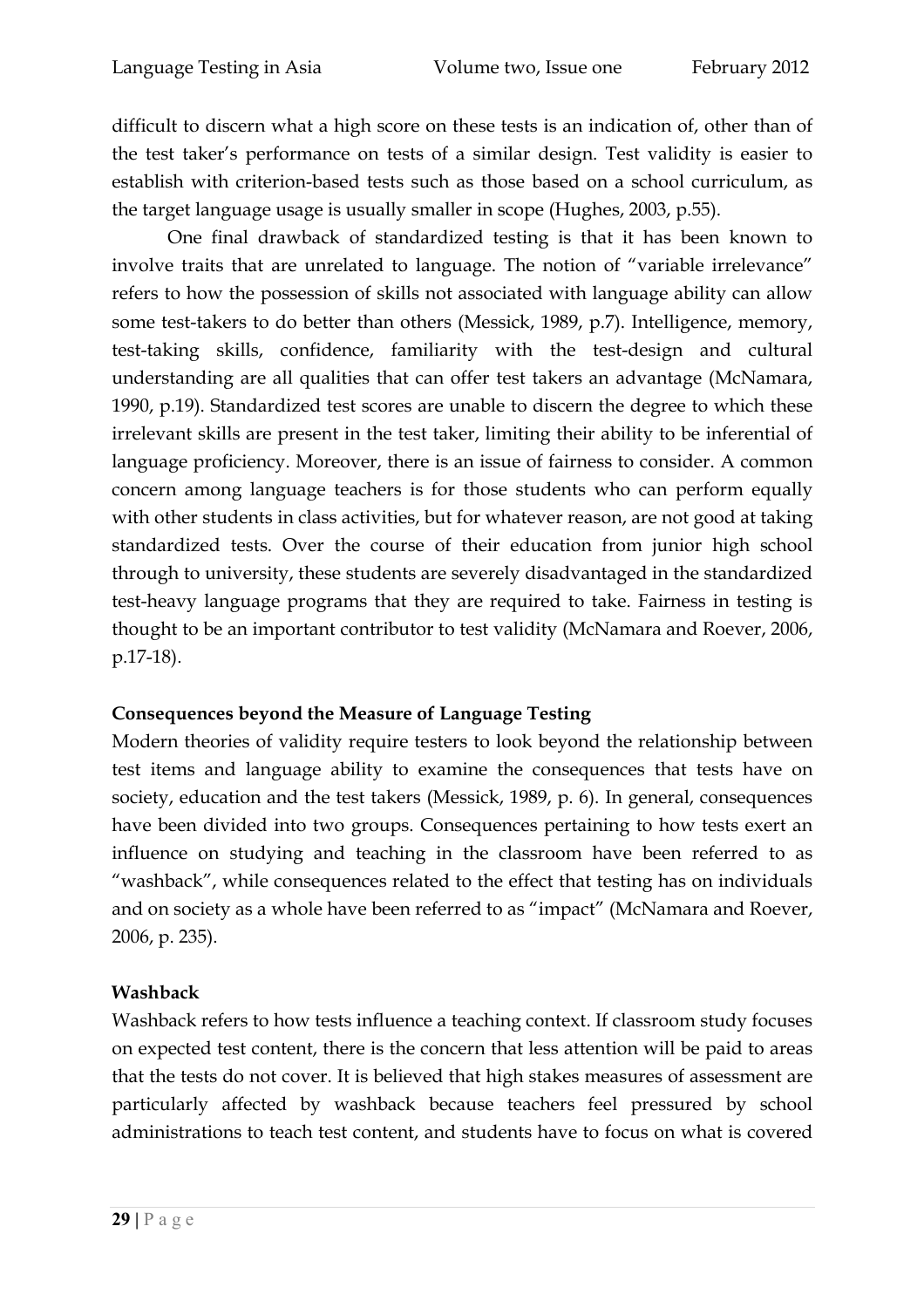on these tests because the results can significantly affect their future (Cheng, 2008, p. 349).

Hughes discusses how tests can impact language education both positively and negatively (2003, p.1). Tests that reward a balance of all areas of language ability can exert a positive impact on language study because test takers must prepare comprehensively. However, standardized test content usually prioritizes the structural aspects of language ability, such as syntax and knowledge of vocabulary, over the functional aspects, such as communicative or strategic competence. It is for this reason that many have voiced concerns that the institutionalized use of standardized testing in Japan, in particular the entrance exam to university, has resulted in teachers disproportionately emphasizing grammar and reading comprehension over communicative language teaching in their classroom curriculums (Butler and Iino, 2005, p. 32; McNamara and Roever, 2006, p. 206; Okuno, 2007, p.148).

## **Impact**

Although the use of standardized testing has been shown to produce some increases in classroom test scores, they quickly levelled off and were offset by several negative consequences (Hargreaves and Shirley, 2009, p.11). Scores from these tests tend to place the burden of responsibility squarely on the shoulders of teachers, pressuring them to increase the amount of test-coaching and "practice testing", training students by having them take mock exams (Saito, 2006, p.103). These practices lead to the narrowing of school curricula and have been shown to greatly decrease teacher satisfaction (Amrein and Berliner, 2002, p.33). Students are thought to be greatly impacted as well (McNamara and Roever, 2006, p. 206). The strain of preparing for high stakes exams has been shown to increase a negative association with test content and even increase dropout rates (Amrein and Berliner, 2002, p.33). In addition, families are burdened with the increased costs of supplemental exam preparation at cram schools, which also coach students through the use of mock exams (Saito, 2006, p.106). Relying on cram schools to help prepare students to take these tests impacts language education in another area as well. For financial reasons, "collusion" between university admissions departments and cram schools that offer preparatory classes for standardized tests is thought to have acted as an agent against the modernization of testing in Japan (Ross, 2009, p. 6).

## **External Testing Agencies**

The use of external testing agencies to supply the means for benchmarking raises some noteworthy issues. It is believed that "the relationship of these externally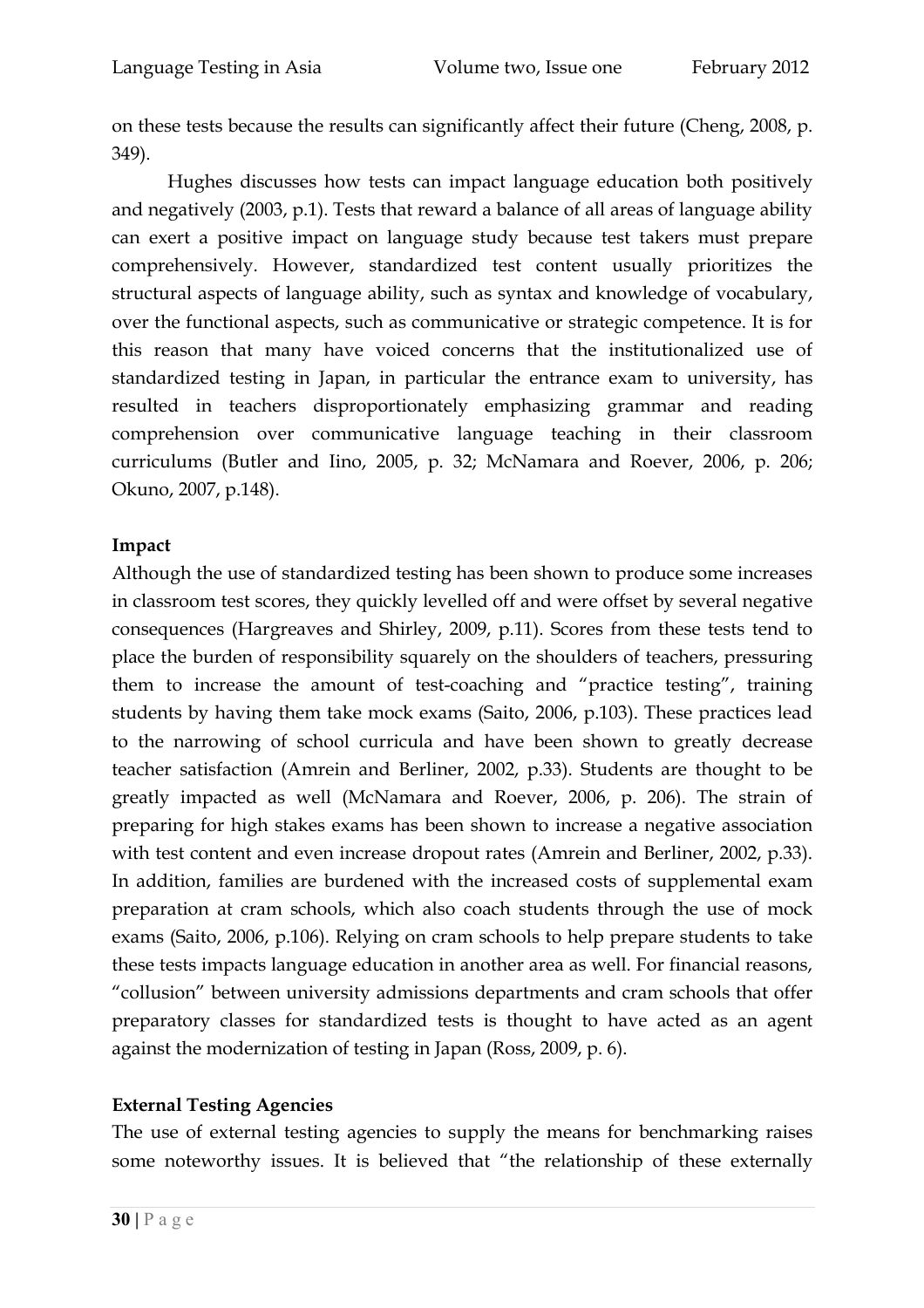imposed standardized tests to teacher assessment within a curriculum is a matter of heated debate in virtually every setting in which such an arrangement has been established", and that the questionable validity of these high stakes tests is particularly "controversial" for L2 users (McNamara and Roever, 2006, p. 227). One reason is that the concerns of external agencies can differ from the needs of educators and from what is in the best interest of the test takers. Another is that the separation between assessment body and score user can result in a discrepancy between how scores were intended to be used and how they are actually used.

## **Standardized Tests as High Stakes Tests**

The use of standardized language tests as high stakes means for social advancement is not unique to Japan. Researchers across Asia (Ross, 2009, p. 9-12) and in other countries have argued against their use.

Hargreaves and Shirley (2009) commented on their effect on the Canadian education system,

… when high stakes events such as graduation depend on single or simple measures of performance that are linked to political targets, are cause for possible sanction, and are made public, the chance that they will distort the learning process are high. (p. 103)

Similarly, Linn (2000), an American educational psychologist, has stated,

As someone who has spent his entire career doing research, writing, and thinking about educational testing and assessment issues, I would like to conclude by summarizing a compelling case showing that major uses of tests for student and school accountability during the past 50 years have improved education and student learning in dramatic ways. Unfortunately, that is not my conclusion…. Assessment systems that are useful monitors lose much of their dependability and credibility for that purpose when high stakes are attached to them. The unintended negative effects of the high stakes accountability uses often outweigh the intended positive effects. (p. 14)

In spite of the fact that experienced educators from around the world are speaking out against high stakes standardized language testing, Japan seems to be increasing its reliance on them.

To summarize briefly, stakeholders with power, such as policy planners, testing agencies and school administrations require measures that reduce language proficiency to a clearly definable score that can dependably be reproduced, resulting in language tests that prioritize consistency over accuracy, or, in other words, reliability over validity. The pervasive use of these tests has negatively impacted language education in Japan because it does not foster a balanced set of language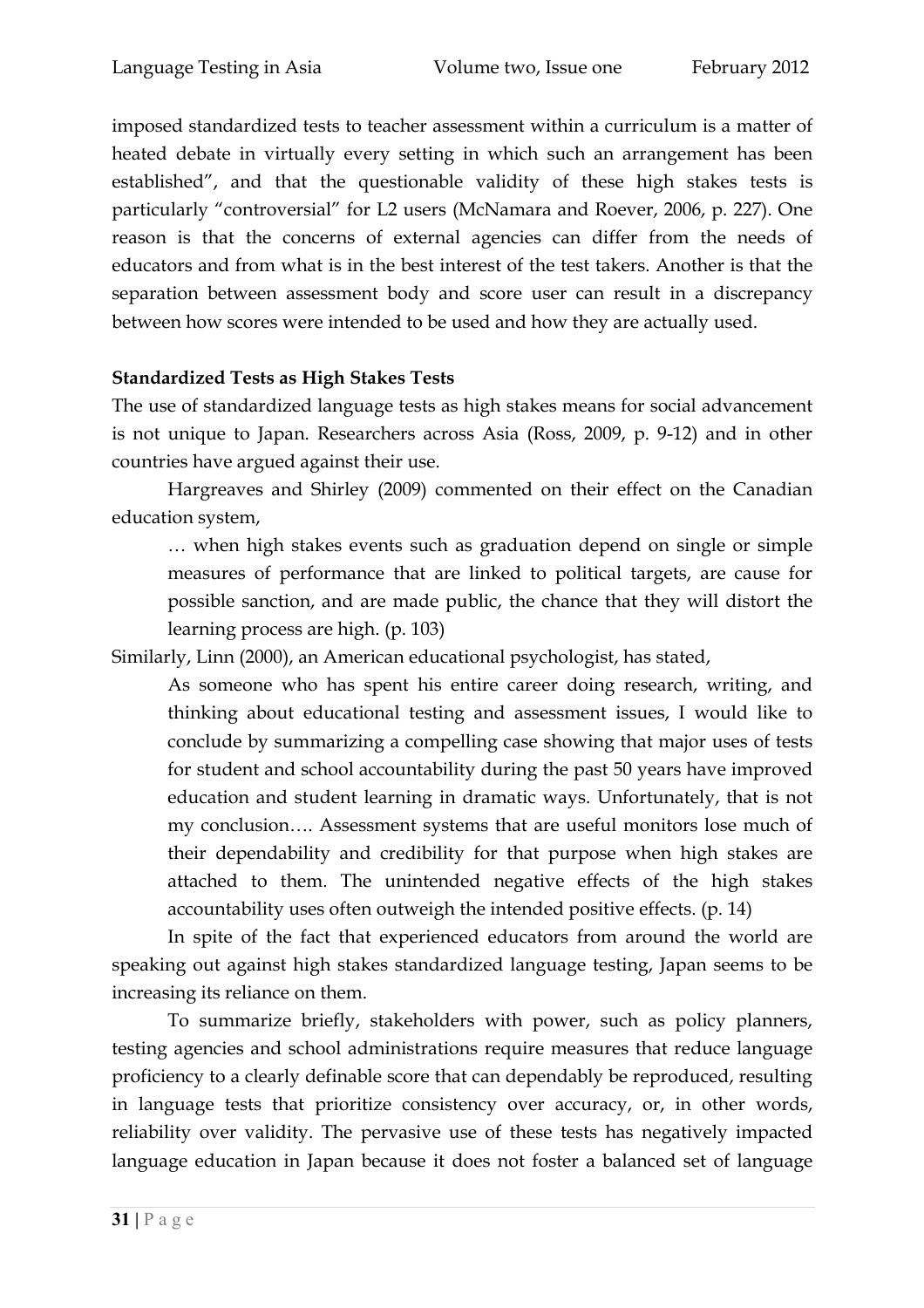skills and because test scores are being used for purposes beyond those for which they were intended. How each test has specifically affected language education will be discussed in the next section.

## **External Agencies and their Standardized Language Tests**

**The Educational Testing Service and the Institute for International Business Communication (TOEIC).** The Test of English for International Communication (TOEIC) was developed in 1979 by the Educational Testing Service (ETS) at the behest of the Japanese Ministry of Education. At first, TOEIC was rejected, as it was thought to threaten Eiken test favoured by the Ministry. However, Yaeji Watanabe, a former Ministry official, was able to secure support for its development, and TOEIC was eventually popularly received as a test of 'business' English. Mr Watanabe went on to become the Chairman of the Institute for International Business Communication (IIBC), the non-profit organization responsible for administering the test within Japan.

Both the creators and the distributors of TOEIC have been linked with practices that call into question their status as non-profit organizations. ETS has been accused of overcompensating its officers and for reaping excessive profits from the sale of their tests (Americans for Educational Testing Reform, 2007). Similarly, Mr Watanabe's long-standing tenure as Chairman of the IIBC has not been without controversy. He has been accused of hiring several former policy officials from the Ministry of International Trade and Industry, not coincidentally the government department that granted the IIBC permission to distribute TOEIC in Japan (McCrostie, 2010, p.3). Moreover, Mr Watanabe was criticised for appointing his girlfriend's son to an executive position within the IIBC, an act that was so strongly resisted that Watanabe was only able to do so after having fired half the board of directors (McCrostie, 2010, p.4). In 2009, Mr Watanabe was forced to resign after it was reported in the media that the IIBC had over 1.7 billion yen in unreported savings, prompting a warning from the Ministry of Trade and Industry (McCrostie, 2010, p.7). Before his departure, Mr Watanabe appointed his girlfriend's son, Murofushi Takayuki, as the current Chairman of the IIBC. As a test produced and distributed by non-profit organizations, it is not unreasonable to expect that all profits generated from the sale of TOEIC would be reinvested into test development and research. Many of the allegations of cronyism and the squandering of resources, however, suggest not only that these organizations are not closely scrutinized, but that profitability exerts a greater impact on test construction than they would have us believe.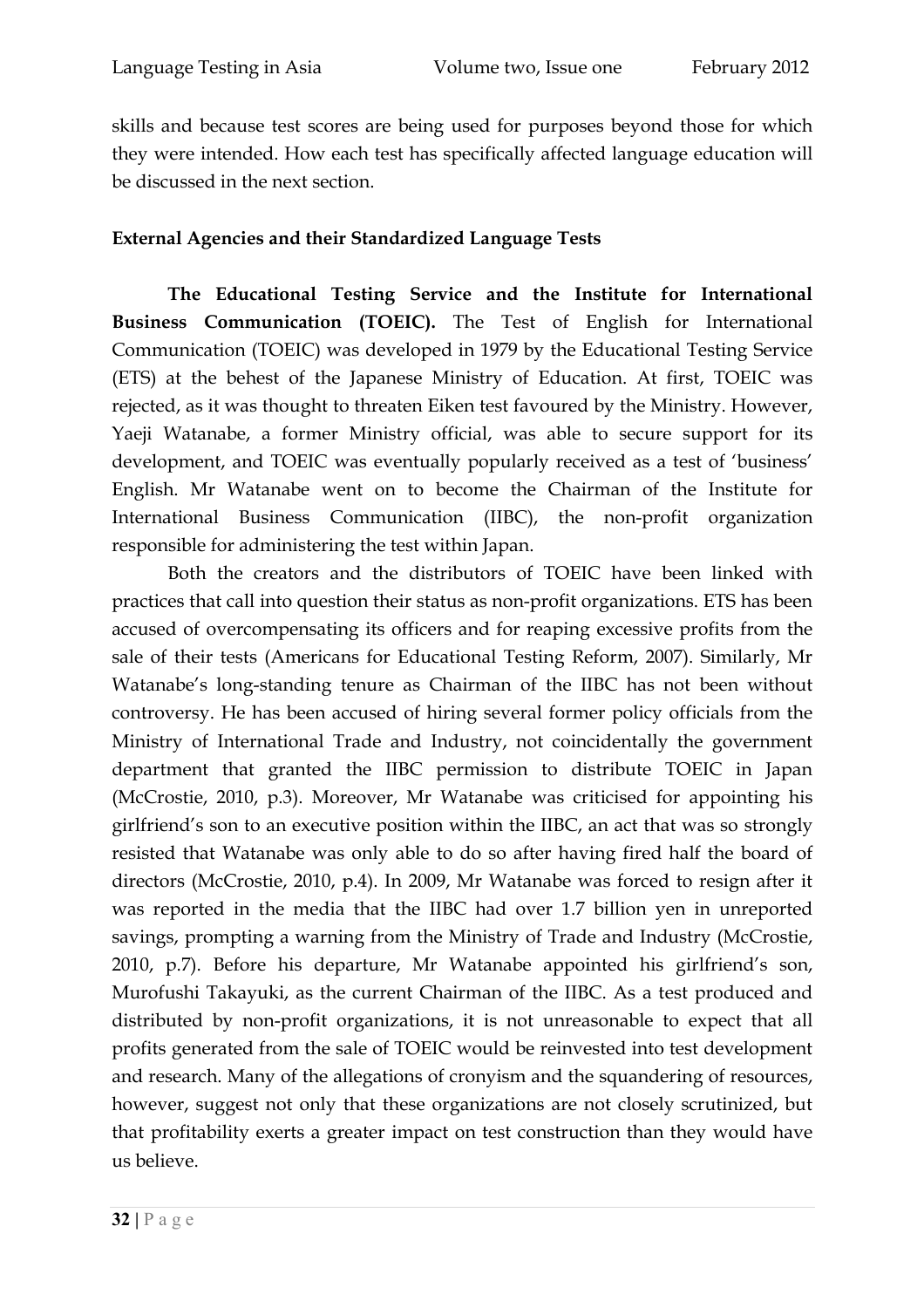There is strong evidence that TOEIC has become the benchmark for language assessment in Japanese society, evident in that many universities now use TOEIC to stream incoming students, and that MEXT has recommended that TOEIC scores be used in the hiring of new language teachers (MEXT, 2010). Furthermore, in the private sector TOEIC has become the "de facto" measure of the assessment of language ability used by companies across Japan (Chapman and Newfields, 2008, p.32).

Opinions of TOEIC are varied. While the ETS publishes validity research on its homepage (albeit not independent research), and there have been efforts made toward increasing the tests' overall validity, some criticisms remain (Chapman & Newfields, 2008, p.32). One concern is that TOEIC is being used as a test of general language proficiency even though it is primarily a test of reading comprehension and listening. In response to increasing pressure to more accurately assess spoken and written skills, in 2006 ETS started producing a separate test "TOEIC for Speaking and Writing." However, in 2009, while almost two million Japanese took the original TOEIC test, only 6,200 test takers sat for the TOEIC speaking and writing test (ETS, 2010), evidence that the TOEIC test based on reading comprehension is used as the benchmark for language proficiency. In this regard, TOEIC has been criticised for offering a separate test of writing and speaking instead of including a special section in the popularized version (Chapman and Newfields, 2008, p.35).

One other criticism has been levelled at how scores for TOEIC have been used. Although ETS maintains that "no single factor should be used as the sole criterion for any important educational decision" (ETS, 2010), there is a concern that companies and educational institutions are using TOEIC scores as the sole indicator of language proficiency with a test that does not adequately assess the language skills necessary for business (Childs, 1995, p.76; Hirai, 2009, p.8).

**Society for Testing English Proficiency.** The Society for Testing English Proficiency (STEP) was established in 1963 "for the purpose of popularizing and improving English in Japan" (STEP, 2010). Through consultation with the Social Education Council to the Ministry of Education, STEP developed and administered the "Jitsuyō Ginō Eigo Kentei", known as Eiken. The test was designed to offer a cost-effective and accurate test of English language proficiency.

Currently, Eiken is very highly regarded in Japan and is commonly utilized as a benchmark in educational institutions and in the private sector (Miura & Beglar, 2002, p.108). Every year, approximately 2.3 million people take Eiken, making it one of the most widely used standardized tests in Japan. The large majority of test takers are students in junior and senior high school, in order to measure their personal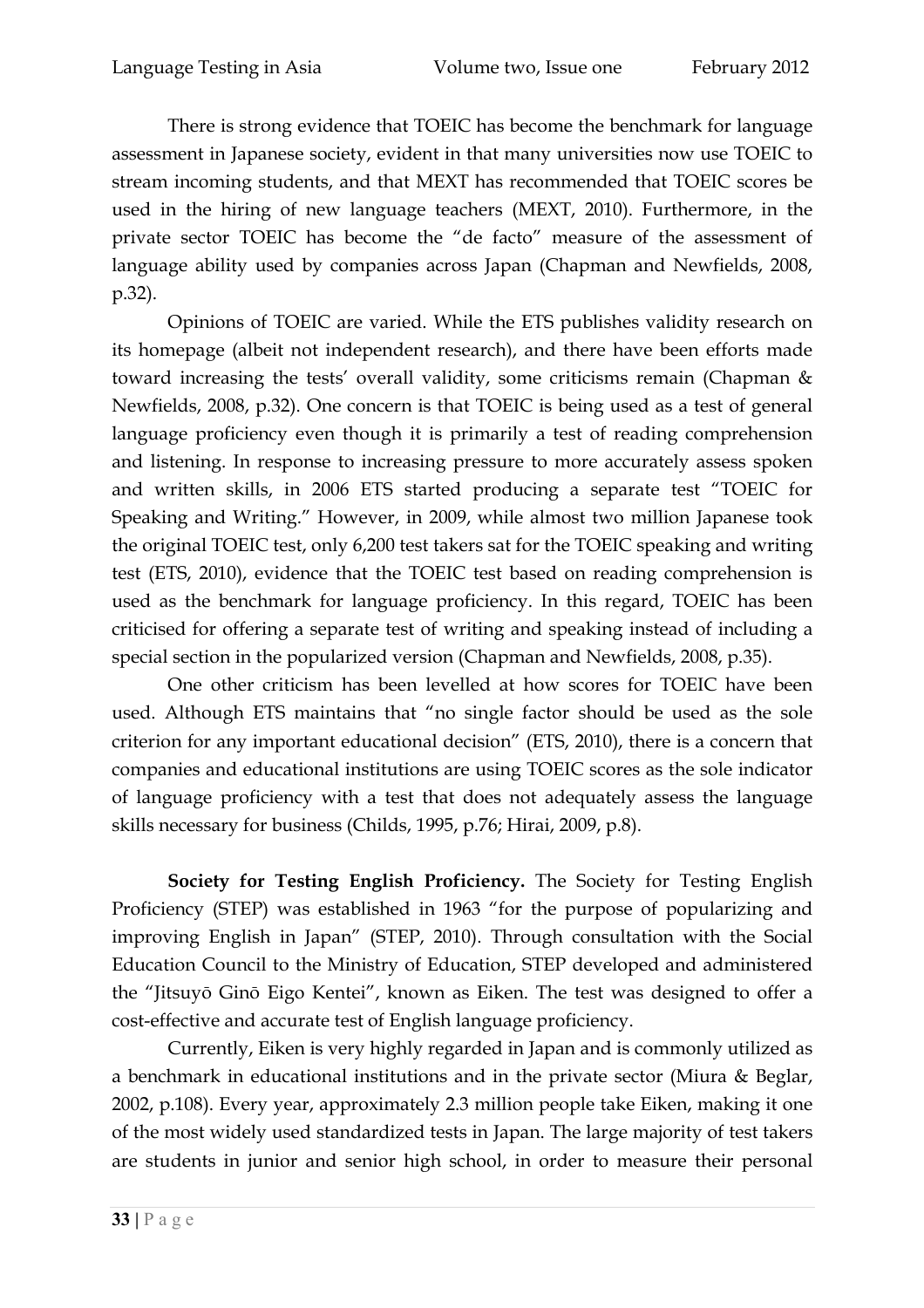progress, but test scores have also been used by institutions as a general measure of language proficiency. As an alternative to taking private entrance examinations, some high schools and universities now allow students to submit Eiken scores as proof of their language proficiency. In addition, one-third of prefectural boards of education require Eiken scores in the consideration of hiring new language teachers, and many companies now encourage their employees to take Eiken, relating level certification with employment and advancement (Miura and Beglar, 2002, p.108).

STEP makes a genuine attempt to provide a test that is relevant for test takers. It is a non-profit organization whose finances are overseen by the Ministry of Science Education and Technology, insisting that all profits are reinvested in strengthening the quality of its test. STEP's homepage contains an abundance of validity research as well as information that demonstrates a thorough understanding of current testing theory and a commitment to developing a test that creates beneficial washback for its test takers (STEP, 2010). However, while the research listed on the STEP homepage is convincing, more independent research would be helpful in support of its claims.

Although Eiken meets the strict reliability requirements of a high stakes standardized test, there are a few design qualities that set it apart from other similar tests. First, it offers levelled testing, and each test level is aimed at a different year of educational development, from junior high school through to university. The vocabulary for each level is linked to vocabulary for the associated year of school, based on interviews with teachers and students, which allows it to act both as a test of general linguistic proficiency, and to some degree as a measure of general progress within a school curriculum (STEP, 2010).

Eiken also offers subjectively assessed questions at higher levels in order to increase validity. According to STEP, at lower levels, when the stakes are also lower, a priority is placed on availability and affordability, and as the levels increase in difficulty and become more important for the future of the test taker, subjective test measures are thought to increase test validity (STEP, 2010). Once again, however, more independent research would be helpful to verify that these actions are beneficial to the test taker.

Although Eiken is likely the most accurate indicator of language competence of all the standardized tests discussed in this article, it has still not been established that Eiken alone is sufficiently comprehensive to merit its use as the sole indicator of language ability. While it may well serve its intended use as a measure of individual progress, other uses, such as a measure of communicative ability tied to advancement in a company, or as a general proficiency test for entrance in a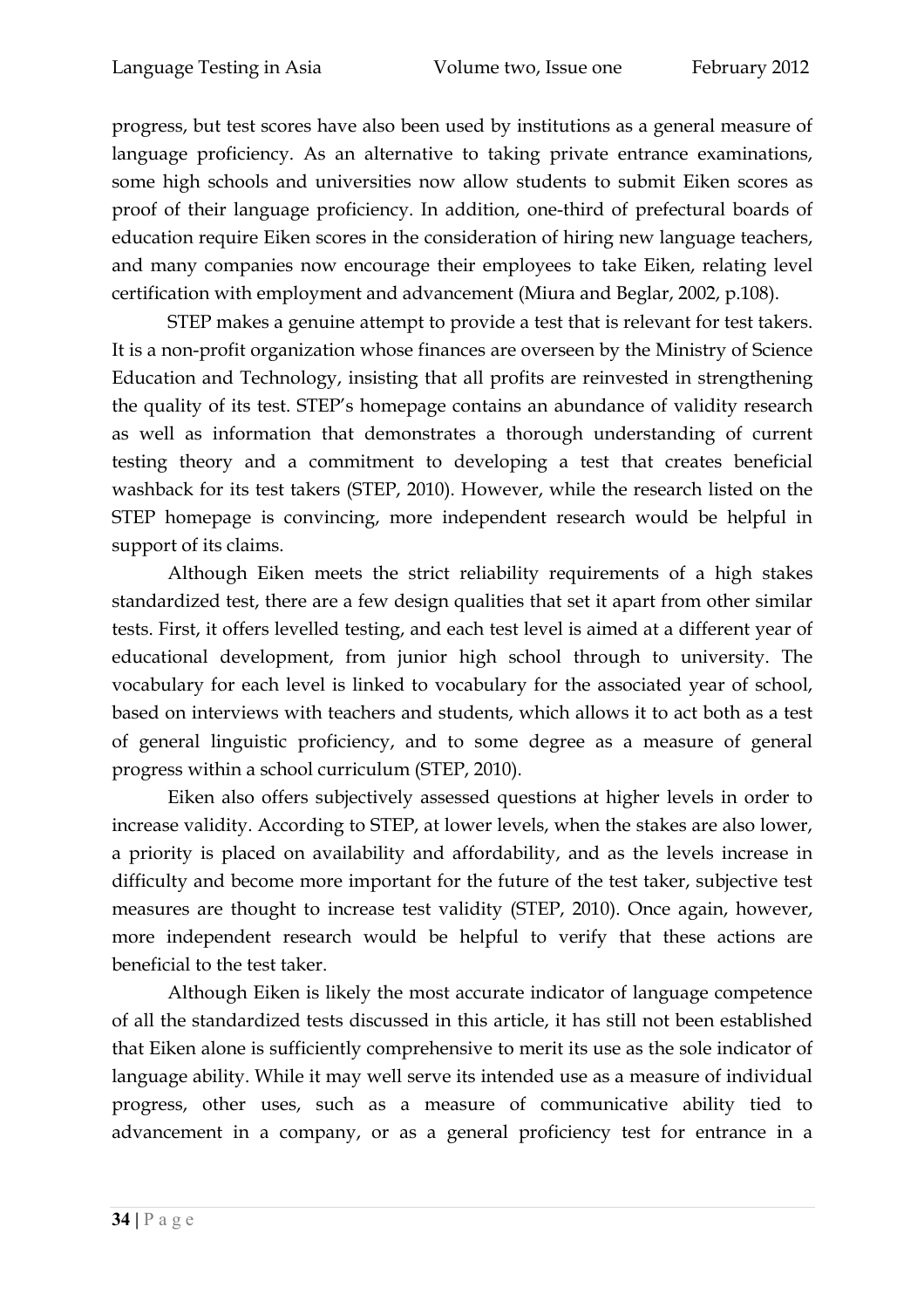university, are more worrisome because they are not uses for which the test was designed.

**National Center for University Entrance Examinations (Senta Shiken).** The Senta Shiken, otherwise known as the Central University Examination, is a high stakes test constructed by The National Centre for University Entrance Examinations (NCUEE), an organization directly overseen by the Ministry of Science Education and Technology (MEXT). All students desiring to enter any public (and some private) universities in Japan are required to take this test. It is said to be "the only nationwide national standardized exam and the most heavily weighted" (Guest, 2008, p.88). As such, students spend considerable classroom time preparing for this test (Sakui, 2004, p.159), and many attend private cram schools for supplementary study (Saito, 2006, p.106). It has been reported that scores from this test alone are the sole criteria for the determination of admittance (Saito, 2006, p.102), although recent declining population rates have been causing universities to loosen their heretofore strict policies for gaining entrance (Guest, 2008, p.86).

While it may be true that the test has improved considerably in terms of its validity, and that considerations beyond test scores are gradually making their way into consideration for admission into university, the Senta Shiken still "stands as a bellwether of national policy regarding English pedagogical content" (Guest, 2008, p.88), and exerts a monumental impact on English education in Japan. Several criticisms of the Senta Shiken have been voiced.

First, MEXT has been widely criticised for making communicative language ability the focus of its policy initiatives while at the same time requiring all prospective university students to take a test that prioritizes reading comprehension (Crooks, 2001, p.36; Lamie and Lambert, 2004, p.92). Although it has undergone changes designed to make it more relevant to test takers, particularly in the addition of a listening component in 2006, even those who argue in favour of the Senta Shiken admit that it alone is not an adequate assessment of communicative ability (Guest, 2008, p.88). Many believe that language education in Japan will not sufficiently change until the severe impact of the Senta Shiken is addressed, either by eliminating it altogether or by altering it in such a way that all areas of language ability are equally evaluated (Butler & Iino, 2005, p.32; Okuno, 2007, p.148; Sakui, 2004, p.157; Samimi & Kobayashi, 2004, p.248). It is also felt that the overbearing burden of having to prepare for entrance examinations restricts innovative teaching approaches that would be required to introduce significant improvement in communicative English skills (Lokon, 2006, p. 9*).* Simply put, if the end goal of English education in Japan is performance on a test which does not include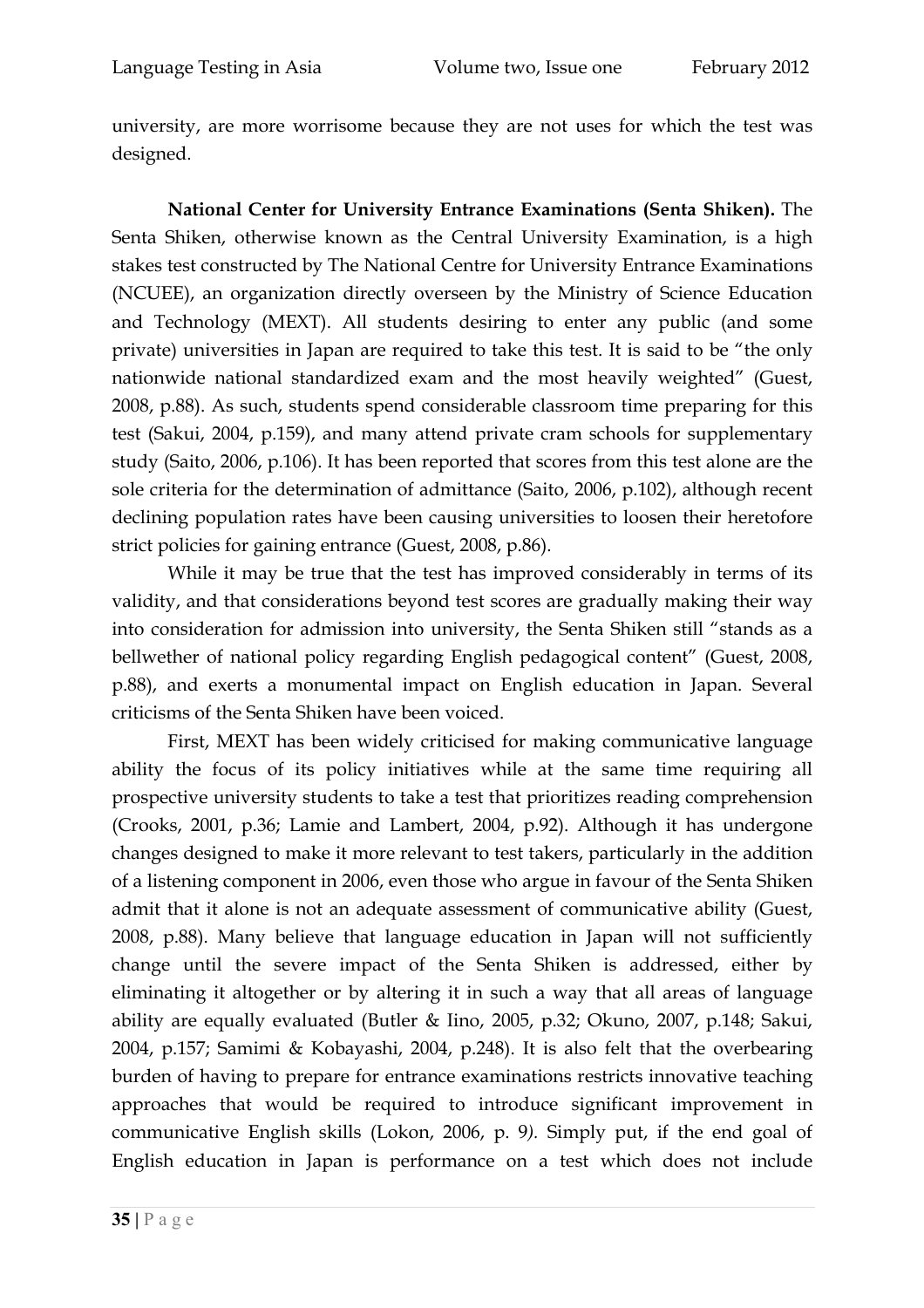questions that adequately assess writing, speaking or even listening skills, it is difficult to expect that students will devote their time to developing those skills, nor will teachers develop language curriculums that prioritize them.

**Benesse (GTEC).** The Global Test of English Proficiency for Students (GTEC) is a standardized test created by Benesse Corporation for the purpose of measuring the language proficiency of Japanese students in secondary education (Benesse, 2010). The ninety-minute exam contains sections on reading comprehension, listening and writing. While the writing section is subjectively assessed, no information is available regarding the standards by which evaluators score the results, which could affect reliability.

The most commonly used GTEC exams are the CORE test, aimed at junior high school students, and the BASIC test, given at high school. In 2009 more than 400,000 test takers in over 800 schools around Japan took the CORE or BASIC test. Although research into test validity for Benesse is scant, one published study documents the BASIC (high school) tests' consistency with the Common European Framework of Reference for Languages, a widely accepted scale for language proficiency (Negishi, 2006, p. 99). It should be noted, however, that this study does not offer support for the validity of the CORE test.

The catchphrase on the homepage of GTEC, "入試で必要な英語がもちろん、 社会、留学先でも使える英語力を育むために", translates as "Not only for the purpose of entrance examinations, but to strengthen English necessary in society and for study abroad…" (Benesse, 2010), implying a fundamental misunderstanding of test use. First, as a norm-referenced test not based on any school curriculum, it is difficult to discern how such a test can positively impact English language study in Japan. Second, as standardized tests do not provide accurate assessments of performative aspects of language ability, the claim that they are able to prepare students for social language use is unsupported. Third, there is a strong implication that one of the main uses of GTEC is as an indicator of how well test takers will perform on future high stakes tests that they will have to face, such as high school entrance examinations, the Senta Shiken and TOEIC, reinforcing the perception that higher standardized test scores, rather than the development of real and practical language skills, should be the primary motivation for studying English.

A spokesperson for Benesse commented that GTEC was intended to provide a measure to help students reflect on their personal language development and for teachers to reflect on their teaching methods (Personal Communication GTEC, 2010). However, standardized tests are ill-equipped to comment on teacher performance or the efficacy of school curriculums (Popham, 2001: 27-28). These claims point to the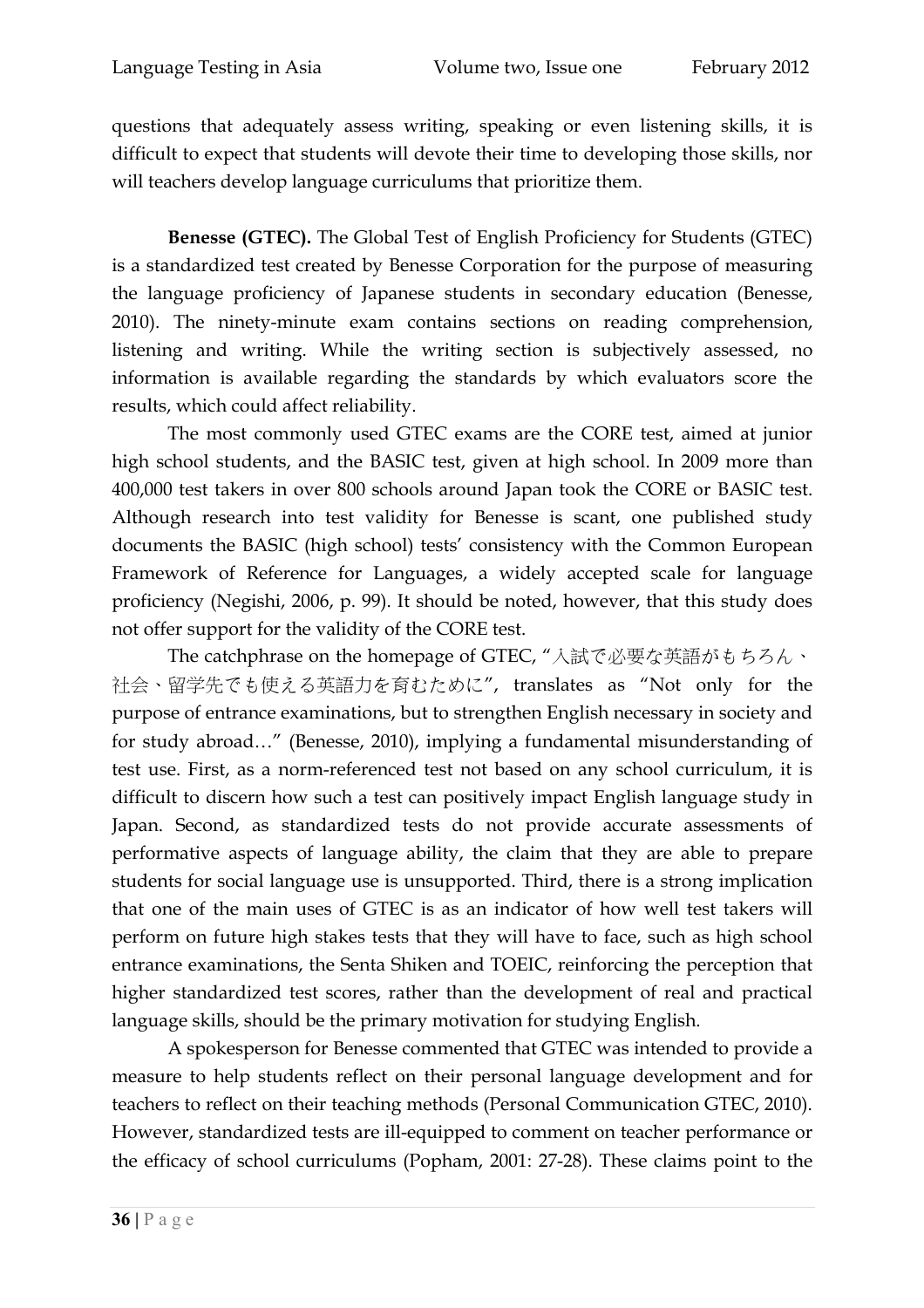potential for GTEC to be used in ways for which it was not intended, such as a measure by which students are streamed into different English levels or to confirm or deny the merits of a school language program. Moreover, as Benesse does not make its own research regarding the establishment of validity, reliability, or impact available to the public, there is no way for outside parties to substantiate these claims.

One other area of concern is with the CORE Test used in junior high school. It has been documented that standardized tests are not only least accurate at lower levels but can prove particularly intimidating for students who are beginning their formal education in English (Amrein and Berliner, 2002: 55). This is particularly evident in the Benesse CORE test because as all years of junior high school students take the same test, the questions can prove frustrating and confusing for younger test takers.

## **Locally Made Standardized Tests**

One area that is particularly concerning regarding standardized testing in Japan is the use of what can be called non-standard standardized tests. Private high schools, universities, and even some companies often rely on their own locally made standardized tests in order to make the determination of the language proficiency of prospective entrants. It is very likely that many of these organizations have not thoroughly researched their methods of test construction, nor do they undertake the rigorous procedures of statistical analysis that are currently being undertaken by the formal testing agencies mentioned in this article. The result is that these nonstandard tests lose many of the benefits that regular standardized tests have while maintaining all of their limitations. In the same way that formal testing agencies should be required to, entrance examinations made by local boards of education, by language departments within schools or within private companies need to be available to outside parties for scrutiny.

## **Results**

A summary table of pertinent practices of the external testing agencies that are being discussed is included below.

| Agency       | Non-<br>Profit? | <b>Reports</b><br>research? | <b>Former tests</b><br>published? | <b>Negative</b><br>Washback | <b>Score Misuse</b>                                                  |
|--------------|-----------------|-----------------------------|-----------------------------------|-----------------------------|----------------------------------------------------------------------|
| ETS (TOEIC)  | $2*$            | Yes                         | N <sub>0</sub>                    | McCrostie, 2006:<br>32.     | Butler & Iino, 2005:<br>31; Gottlieb, 2005: 69;<br>Childs, 1995: 76. |
| STEP (Eiken) | Yes             | Yes                         | Yes                               |                             | Butler & Iino, 2005:<br>31.                                          |

**Table 1.1**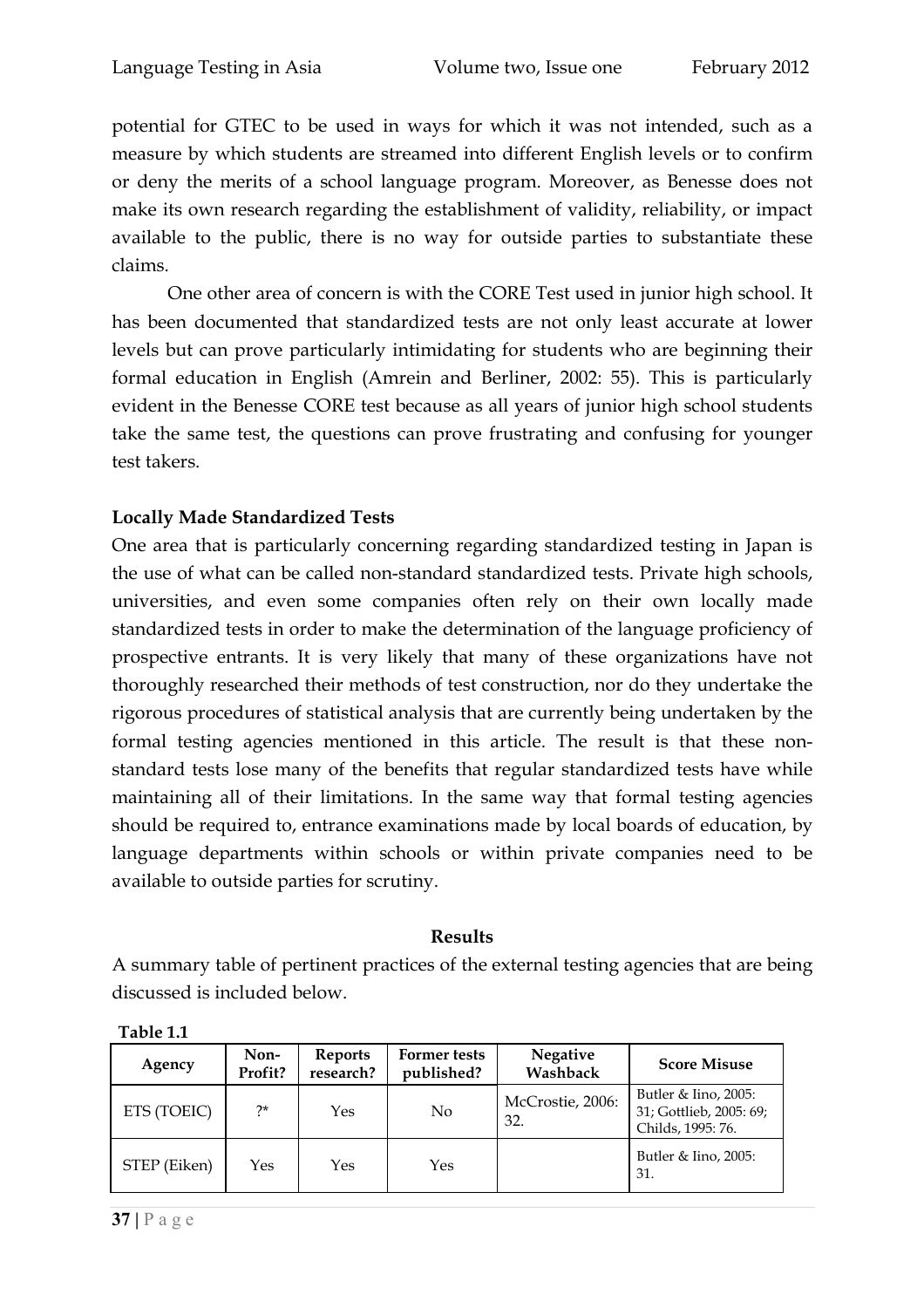| High school<br>entrance<br>examinations | Yes            | No | N <sub>o</sub> | McNamara &<br>Roever, 2006:<br>206.                     |                      |
|-----------------------------------------|----------------|----|----------------|---------------------------------------------------------|----------------------|
| <b>NCUEE</b><br>(Senta Shiken)          | Yes            | No | N <sub>0</sub> | Samimi &<br>Kobayashi, 2004:<br>248; Lokon,<br>2006: 9. | Saito 2006; 102.     |
| Benesse<br>(GTEC)                       | N <sub>0</sub> | No | N <sub>0</sub> | Amrein &<br>Berliner, 2002:<br>55.                      | Popham, 2001: 27-28. |

\*Both ETS, the organization which makes TOEIC, and IIBC, the organization which distributes TOEIC in Japan, have conducted activities which call into question their status as non-profit organizations.

ETS (TOEIC) and STEP (Eiken) make their validity and reliability research available to the public, but NCUEE (Senta Shiken) and Benesse (GTEC) do not. Moreover, of all the external testing agencies, only STEP publishes its former tests.

Another noteworthy finding is that, while STEP and the NCUEE are clearly NPOs, the status of ETS as an NPO is questionable, and Benesse is not an NPO. The implications of profitability and of how each agency publishes former tests and research will be examined in the discussion.

Although there is some research available regarding the effect that high school entrance examinations have on language education, there is very little available about how these tests are constructed and evaluated. The veil of secrecy with which boards of education and local schools construct these tests makes it extremely difficult to verify that they are reliable and valid tests of language proficiency.

#### **Discussion**

Standardized language tests have been shown to be widely used in Japan not because they are the most accurate measures of language proficiency, but rather because they serve the uses of more powerful stakeholders (McNamara and Roever, 2006, p. 209). They fulfil the requirements of a structuralist education system that promotes diligence and competence over performance (Samimi and Kobayashi, 2004, p. 250); they offer teachers clearly defined evidence that they are providing for the well-being of their students' futures; they provide data for schools to confirm or refute the merits of their English curriculums; and they offer concrete and quantifiable feedback for those in the government ministries to justify their policy initiatives (McNamara and Roever, 2006, p. 204; Solorzano, 2008, p. 314). However, for the test taker, standardized tests also suffer from serious issues of accuracy. First, they often reward skills that are unrelated to language ability, offering some an unfair advantage (Haladyna and Downing, 2004, p. 18). Second, the ways in which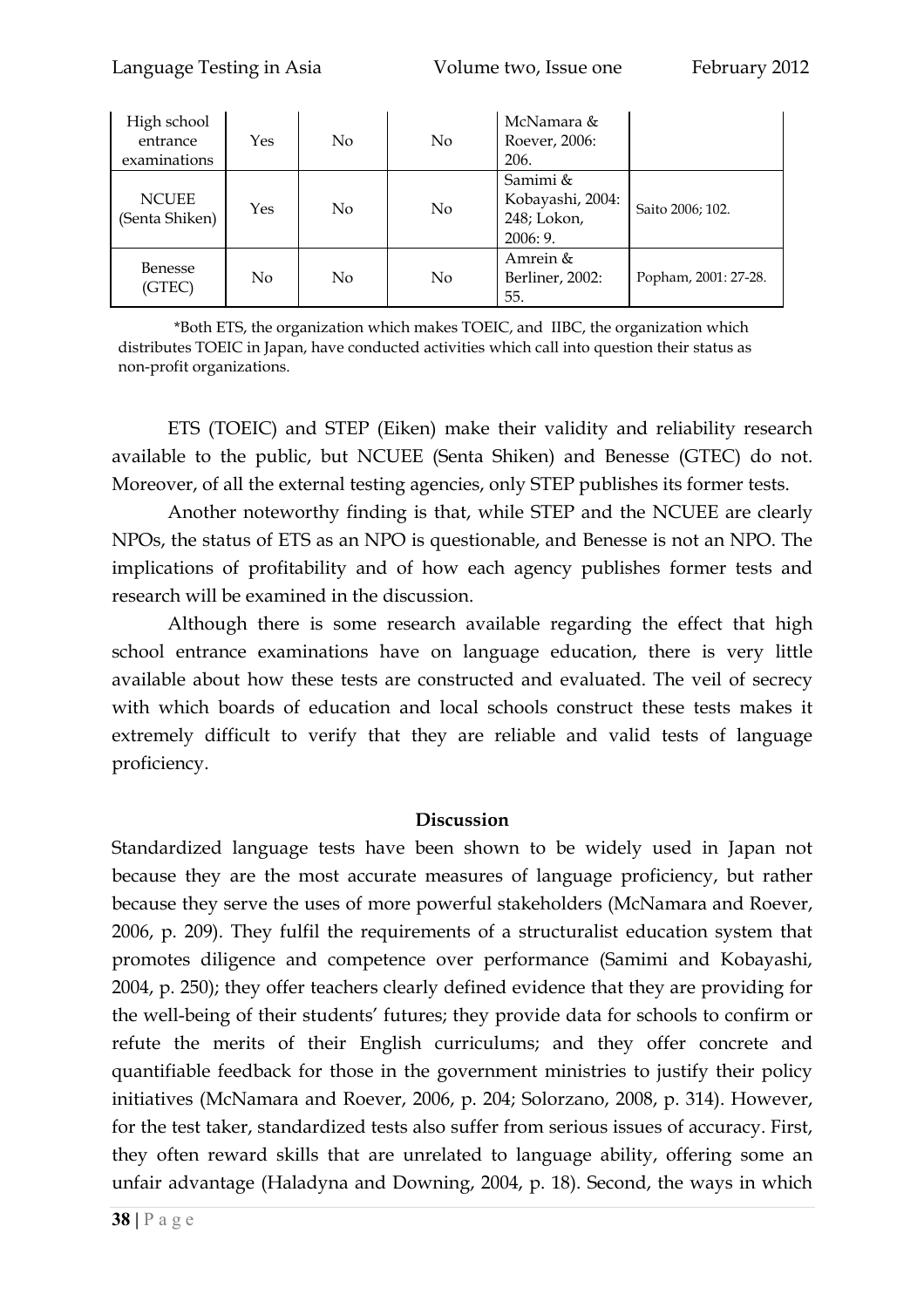test scores are used and the consequences that they produce in learning, although important factors in the determination of validity (Bachman and Palmer, 1996, p. 34), are often ignored because due to their subjective nature they are not easily incorporated into traditional validity research (Bachman, 2005, p. 6-7). Nevertheless, difficulty is not a justification for inaction. More awareness by stakeholders of the ethical and proper use of scores, and the creation of tests that can accurately assess language proficiency are clearly necessary.

## **Accountability**

As the stakeholders that use tests are not in direct control of test construction, a means through which outside parties can have a clear understanding of how the tests are constructed is of obvious importance. There are two areas in which greater accountability should be expected of external agencies. A clear distinction between profit and non-profit status is relevant because for-profit agencies may feel greater responsibility to shareholders than they do to the other test stakeholders. Financial concerns may limit the use of more costly subjective testing procedures such as interviews and essay questions. In addition, research into validity and reliability may be foregone to increase profitability.

The other issue which concerns accountability is transparency. External agencies need to publicly, not privately, report their reliability and validity research so that the other stakeholders can verify that their research is sound. Moreover, agencies should publish former tests, not only so that test takers can use them in preparation for future tests, but so that other stakeholders have the opportunity to conduct independent research. It is noteworthy that only STEP (Eiken) satisfies the three stated concerns with regards to accountability (Table 1.1). On the other hand, Benesse satisfies none of them. The secrecy with which Benesse, a for-profit agency that is accountable to no one, constructs tests and conducts research makes their validity claims very difficult to verify. Furthermore, the makers and the distributers of TOEIC have been accused of using profits for purposes other than for improving test quality. Requiring all external test agencies to be transparent in how their test profits are spent and in how their tests are constructed would greatly enhance their claims of validity and provide them with built-in incentives to make improvements.

## **Test ethics**

One way that external testing agencies can contend with some of the ethical issues surrounding testing is to ally themselves with organizations that exist on behalf of test takers. The Japan Language Testing Association (JLTA) offers information about testing research and theory and also authored the Code of Good Testing Practice,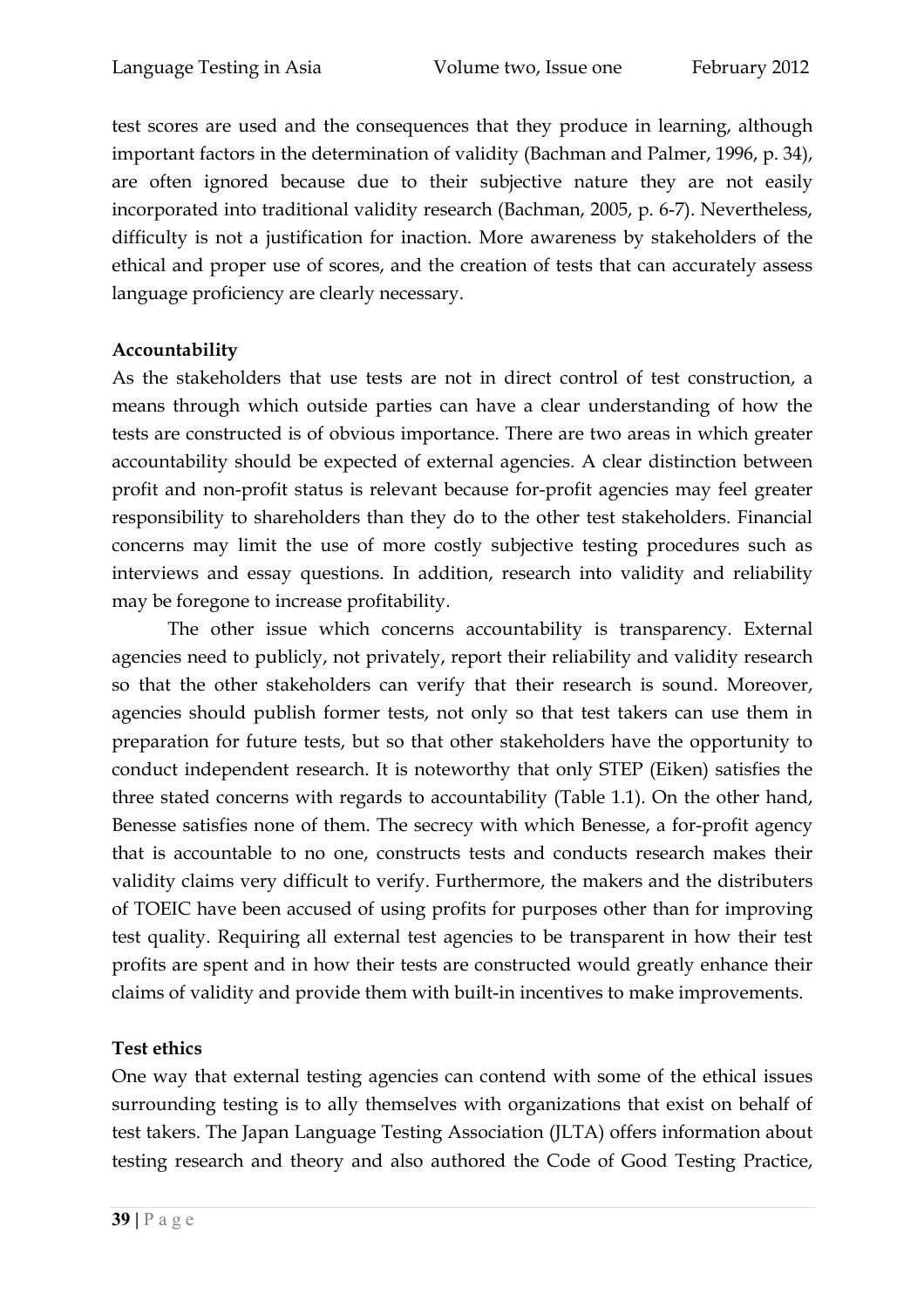which clearly outlines the responsibilities of test makers and score users, in short, saying that tests should be administered consistently, that tests makers must prove that their tests are accurate measures of the constructs that they were designed for, and that score users should recognize the limits of test results and should not misuse them (JLTA, 2010). Although organizations such as the JLTA have no enforcing authority in that participation is voluntary and there are no repercussions for not adhering to their codes of conduct, they are nonetheless important because they increase awareness of test issues and "raise the standard of professionalism" among test making bodies and scores users (McNamara and Roever, 2003, p. 139). Moreover, as ethical considerations are increasingly thought to be closely associated with the establishment of validity, belonging to these organizations and adhering to the Code is another way in which external agencies can make better tests. The JLTA currently has 190 individual members and 13 institutional members. Of the agencies discussed in this dissertation, only STEP and ETS are institutional members. Clearly, in light of the issues concerning the rampant use of standardized high stakes testing on-going in Japan, the JLTA needs to widen its membership, not only among external agencies but also among those who use the test scores.

#### **Recommendations**

Based on the points reviewed in the discussion, the following are suggestions that might be made toward the improvement of language testing in Japan.

1. The number of standardized tests that students in junior and senior high school take should be significantly reduced.

2. Greater awareness among teachers and administrators about the limitations of standardized tests is necessary to see that test scores are not misused.

3. The use of standardized test scores as the sole measure of language proficiency should be discouraged.

4. Greater accountability should be expected of external agencies that create tests used in the education system. In addition to complete financial transparency, all external agencies should be required to publish their research and former tests so that accuracy can be independently verified.

5. Private sector companies should be encouraged to stop linking standardized tests scores with promotion and advancement. For positions in which proficiency in English is anticipated, candidates should be required to take a criterion-based assessment centred on expected language use.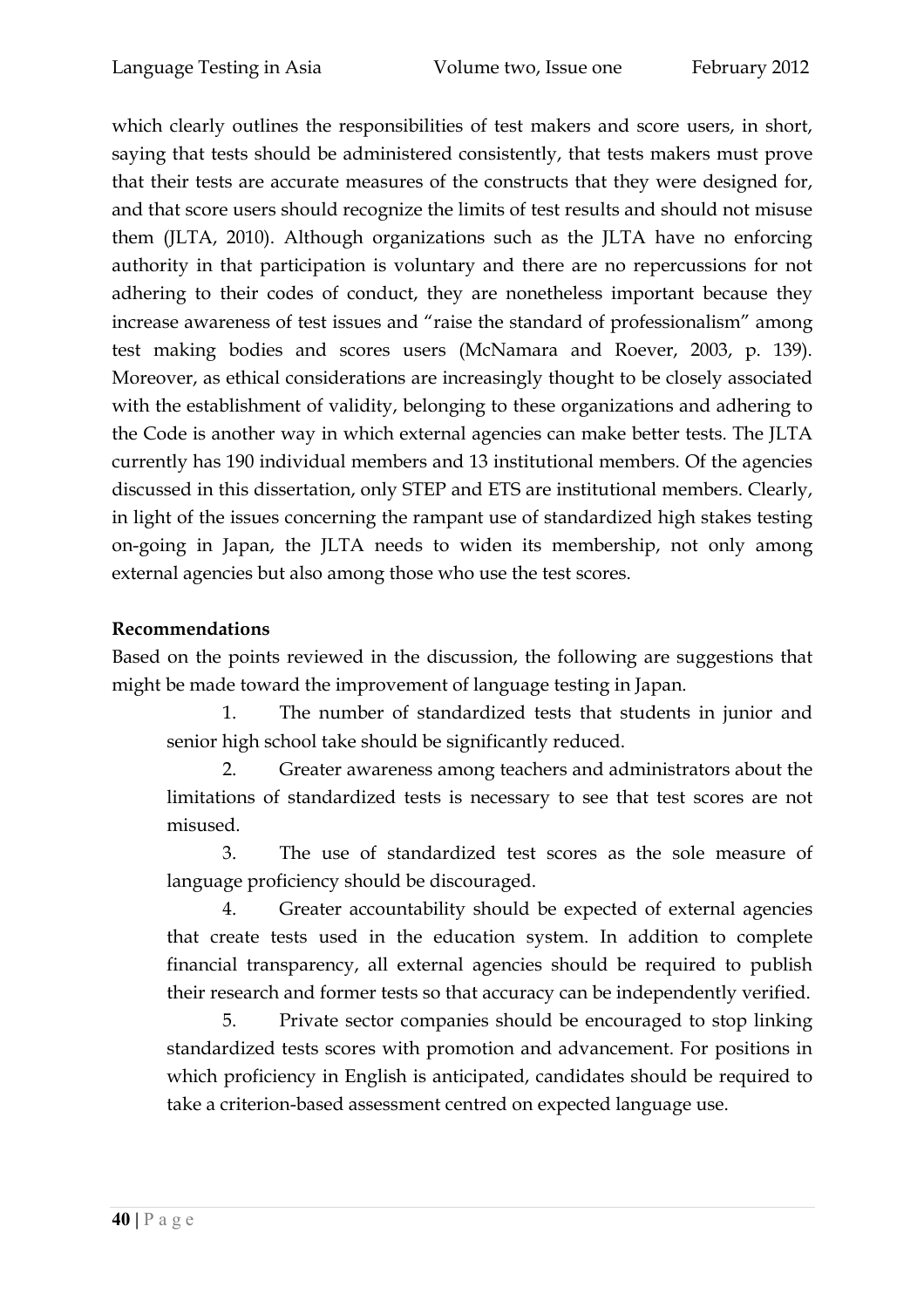6. The creation of non-standard standardized entrance examinations at local boards of education, private schools and companies should be discouraged.

## **Conclusion**

Evidence has been presented showing that standardized testing in Japan is being used in precisely the same circumstances as those that other countries have warned against. Many of these tests do not positively contribute to language learning because they do not adequately assess a balance of skills, not enough about the limitations and proper uses of such tests is known by the people who make interpretations from them, and external testing agencies are not adequately held accountable for the tests that they produce. Beyond this, there are other concerns, albeit ones for which empirical evidence is hard to come by. The tendency of standardized tests to advantage test takers with skills unrelated to language, and of these tests to be used not as measures of language *proficiency* but of language *potential*, is ethically questionable, especially when used within the formal education system. It is also becoming increasingly likely that as a result of the excessive use of standardized tests, high scores, rather than the desire to communicate with the outside world, has become the primary impetus for language study in Japan. If this is indeed the case, one wonders how long it will serve as a sufficient source of motivation after the desired test scores have been achieved.

Many of these practices suggest that stakeholders with greater power need to closely examine the rationale behind using standardized tests. Greater accountability by external testing agencies would do much to improve the validity of their tests. However, the secrecy with which many of these agencies have been allowed to operate has in itself acted against their own best interest.

Finally, while I have attempted to provide several answers regarding the impact of high stakes standardized language testing in Japan, it is also my sincere hope that the reader will be left, as I am, to wonder how tests known to have a high rate of variable irrelevance can be thought of as fair, how tests that do not concern themselves with the social aspect of language can be deemed valid, and how the use of tests with no regard for their social consequences can be considered ethical.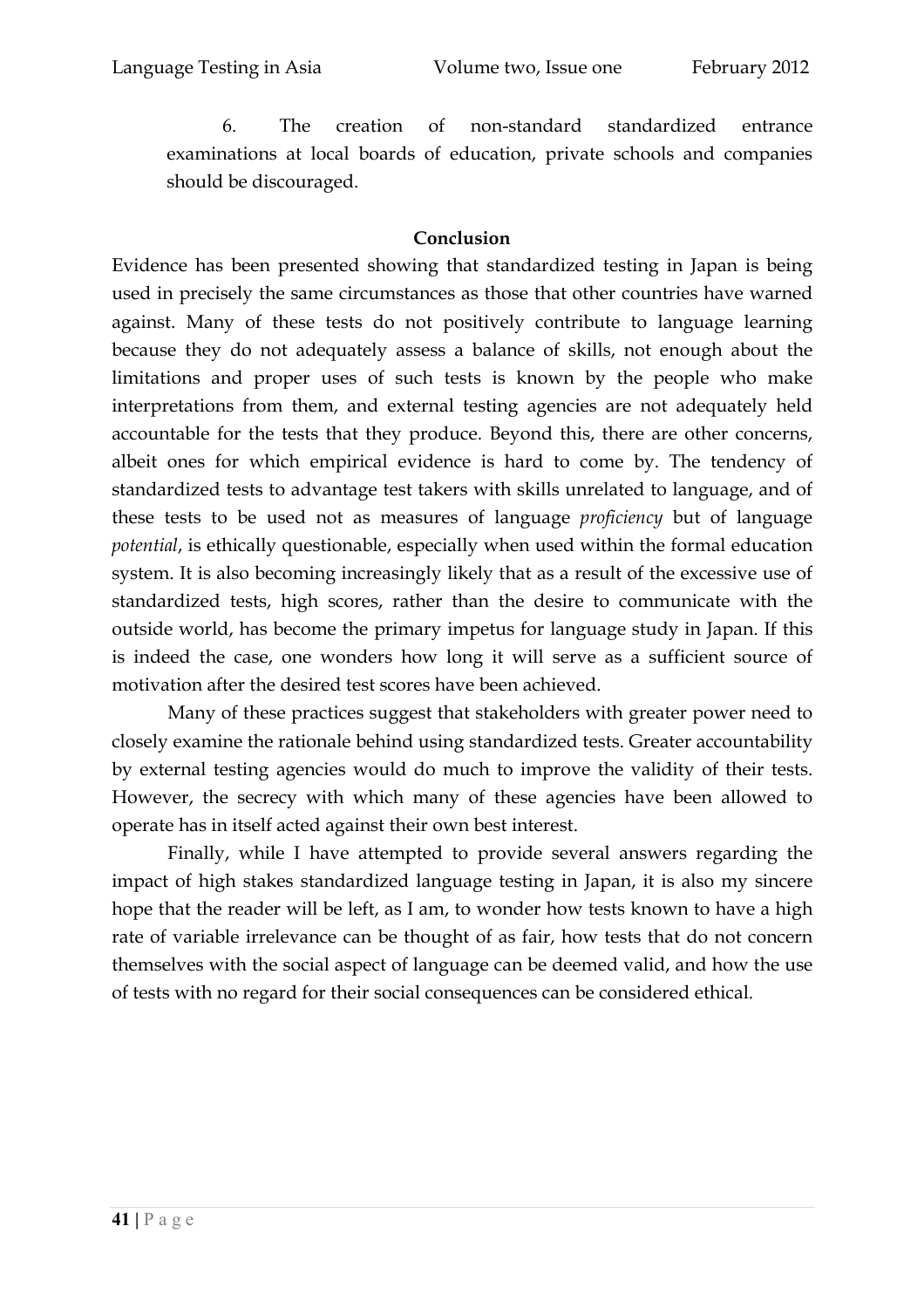#### **References**

- Americans for Educational Testing Reform. (2007). *AETR Report Card*. Retrieved from: http://www.aetr.org/ets.php
- Amrein, A. L., & Berliner, D. C. (2002). High-stakes testing, uncertainty, and student learning. *Educational Policy Analysis Archives, 10*(18), 32-38.
- Bachman, L. F. (1990). *Fundamental considerations in language testing*. Oxford: Oxford University Press.
- Bachman, L. F. (2005). Building and supporting a case for test use. *Language Assessment Quarterly,* 2, 1-34.
- Bachman, L. F., & Palmer, A. (1996). *Language testing and practice.* Oxford: Oxford University Press.
- Benesse. (2010). *GTEC for students*. Retrieved from http://gtec.forstudents.jp/about/about.htm
- Butler, Y., & Iino, M. (2005). Current Japanese reforms in English language education: The 2003 "ACTION PLAN". *Language Policy*, 4, 25-45.
- Chapman, M., & Newfields, T. (2008). *JALT Testing & Evaluation SIG Newsletter, 12*(2), 32-37.
- Cheng, L. (2008). Washback, impact, and consequences. *Language Testing and Assessment,* 7*,* 349-364.
- Childs, M. (1995). Good and bad uses of TOEIC by Japanese companies. In J. Brown & S. Yamashita (Eds.), *Language testing in Japan* (pp. 66-75). Tokyo, Japan: JALT.
- Crooks, A. (2001). Professional development and the JET Programme: Insights and solutions based on the Sendai City Programme. *JALT Journal, 23*(1), 31-46.
- ETS. (2010). *About the TOEIC Test*. Retrieved from http://www.ets.org/toeic
- Guest, M. (2008). *A comparative analysis of the Japanese University Entrance Senta Shiken based on a 25-year gap. JALT Journal, 30(1) 85-104.*
- Haladyna, T., & Downing, M. (2004). Construct irrelevant variance in high-stakes testing. *Educational Measurement: Issues and Practice, 23,* 17-27.
- Hargreaves, A., & Shirley, D. (2009). *The fourth way: The inspiring future for educational change*. Thousand Oaks, California: Corwin Press.
- Hirai, M. (2009, October 5). Engineers must have English skills to succeed*. Japan Times,* p. 8.
- Hughes, A. (2003). *Testing for language teachers*. Cambridge: Cambridge University Press.
- JLTA. (2010). *The JLTA code of good testing practice*. Retrieved from http://www.avis.ne.jp/~youichi/COP.html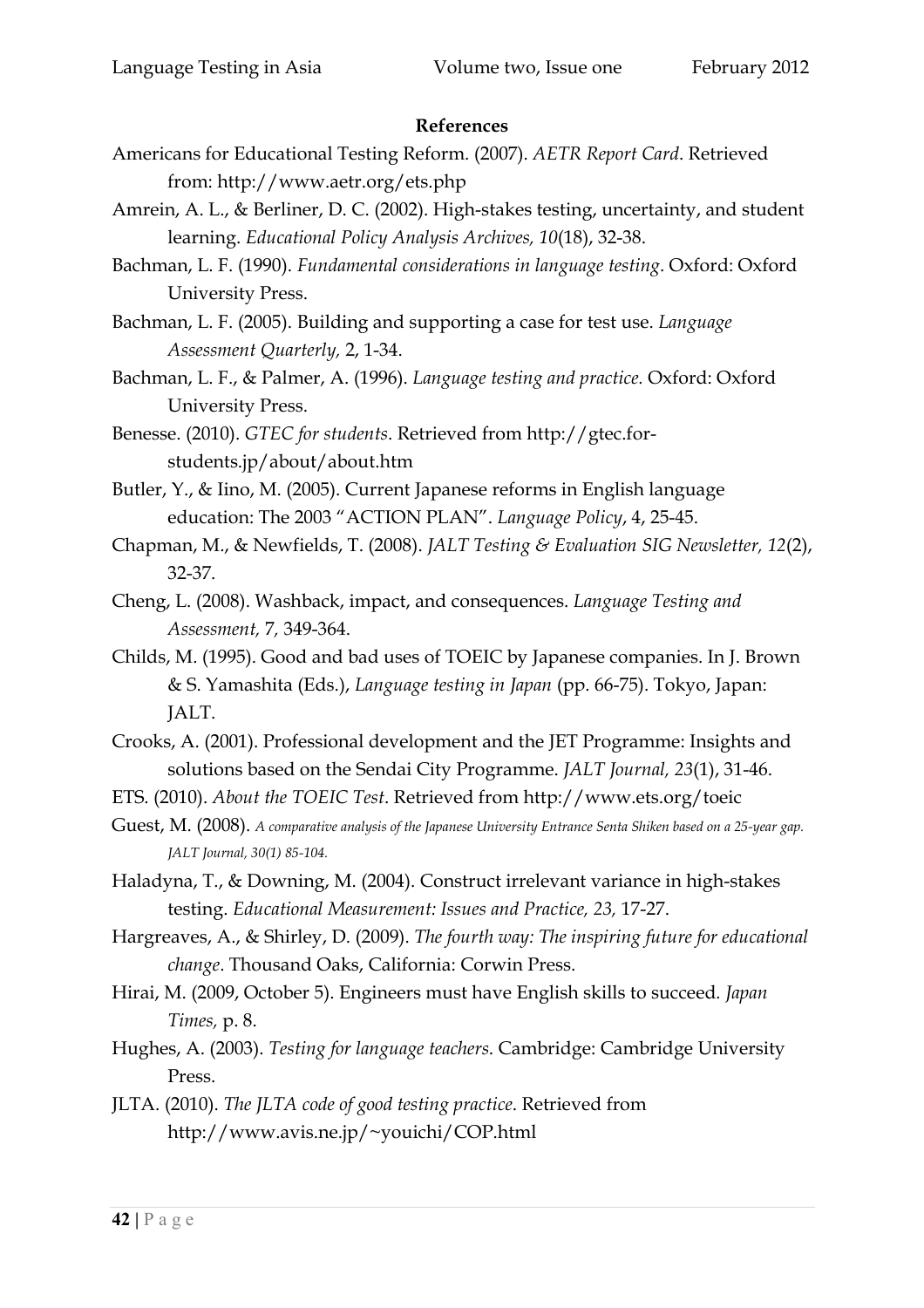- Kobayashi, Y. (2000). *Japanese social influences on academic high school students' attitudes toward long-term English learning.* PhD thesis, University of Toronto, Canada.
- Koike, I., & Tanaka, M. (1995). English in foreign language education policy in Japan: Toward the twenty-first century. *World Englishes, 14*(1), 13-25.
- Lamie, J., & Lambert, S. (2004). Developing the communicative approach in Japan: An investigation into the Japan exchange and teaching programme. *Progress in Education, 13*(4), 83-100.
- Linn, R. L. (2000). Assessments and accountability. *Educational Researcher, 29*(2), 4-16.
- Littlewood, W. (2007). Communicative and task-based teaching in East Asian classrooms. *Language Teacher, 40*, 243-249.
- Lokon, E. (2006). Will the new Center test make English language education more communicative in Japanese high schools? *The Language Teacher*,11(29), 7-12.
- McCrostie, J. (2006). Why are universities abandoning English teaching for TOEIC training? *Oncue, 14*(2) 30-32.
- McCrostie, J. (2010). The TOEIC in Japan: A scandal made in heaven. *JALT Testing and Evaluation Sig Newsletter, 14*(1), 2-10.
- McNamara, T. (1990). *Language testing.* Oxford: Oxford University Press.
- McNamara, T., & Roever, C. (2006). *Language testing: The social dimension.* Malden, MA: Blackwell Publishing.
- Messick, S. (1989). Meaning and values in test validation: The science and ethics of assessment. *Educational Researcher, 18*(2), 5-11.
- MEXT. (2010). Regarding the establishment of an action plan to cultivate "Japanese with English abilities." Retrieved from: http://www.mext.go.jp/english/
- Miura, T., & Beglar, D. (2002). The Eiken vocabulary section: Analysis and recommendations for change. *JALT Journal, 24*(2), 107-129.
- Negishi, M. (2006). How much do we have in common with a European framework of reference? The applicability of the CEFR to an IRT-based English proficiency test. In Yoshitomi, A., Umino, T., & Negishi, M. (Eds.), *Readings in second language pedagogy and second language acquisition*. (pp. 83-100). Tokyo: John Benjamins Publishing Co.

Popham, J. (2001). Uses and misuses of standardized tests. *NASSP Bulletin, 85,* 24-31.

- Okuno, H. (2007). A critical discussion on the action plan to cultivate "Japanese with English abilities". *The Journal of Asia TEFL*, 4(4) 133-158.
- Reesor, M. (2002). The bear and the honeycomb: A history of Japanese English language policy. *NUCB Journal of Language, Culture, and Communication, 4*(1), 41-52.